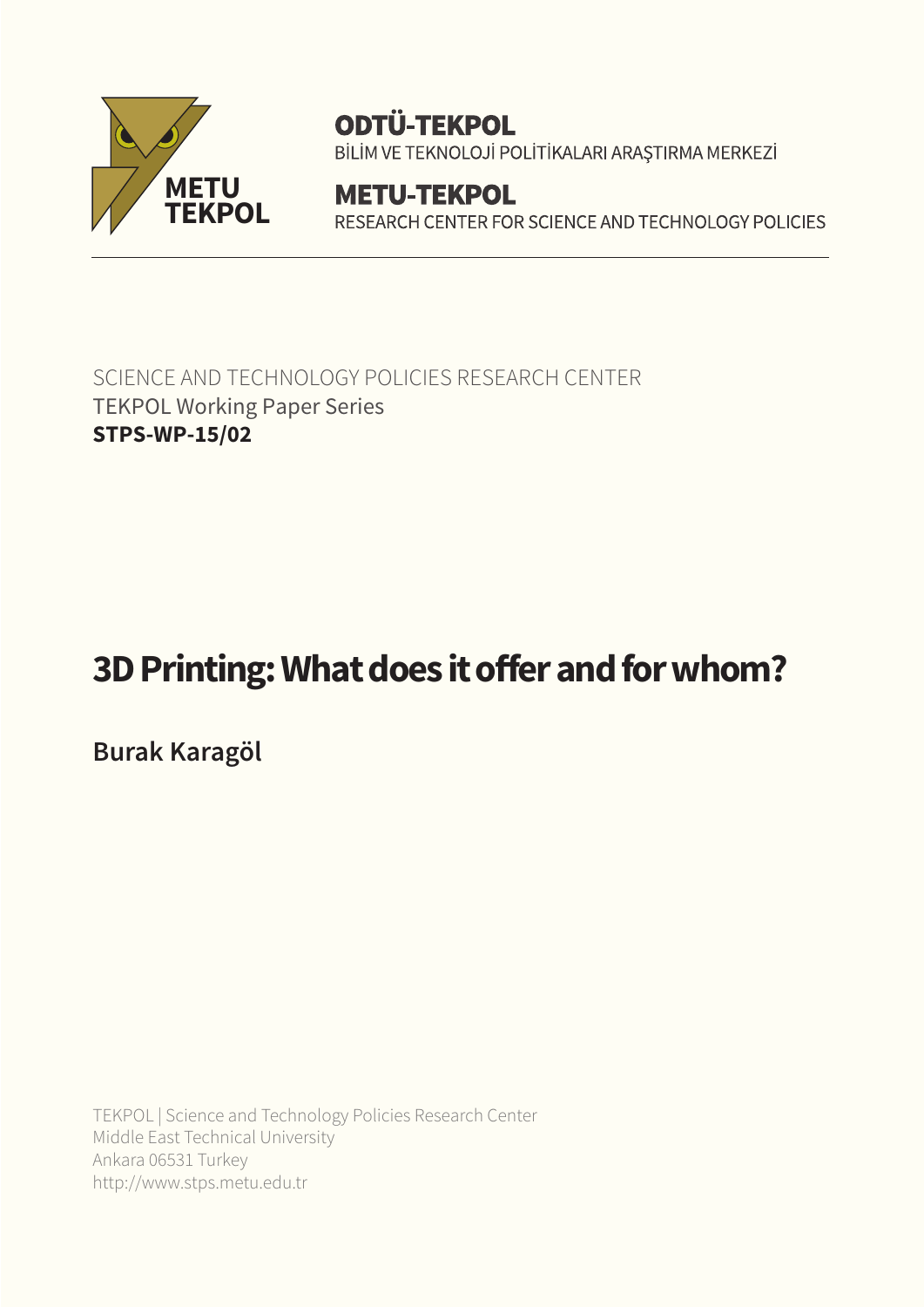**3D Printing: What does it offer and for whom?**

# **Burak Karagöl1**

#### **Abstract**

This paper investigates 3D printing technology in a broad perspective by having a close look at its evolution, current and potential applications, and possible implications in both micro and macro levels. It also discusses existing and possible steps towards reaping the full benefits of this technology. 3D printing can provide valuable opportunities for manufacturing sector as well as in other areas including personal use. While 3D printing promises significant advantages for firms, it also brings about considerable threats for incumbents. Besides, 3D printing may trigger changes in national comparative advantages regarding manufacturing and design activities. By supporting adoption of 3D printing technology, countries can gain new opportunities in a wide range of areas.

#### **1. Introduction**

<u> 1989 - Johann Stein, mars et al. 1989 - Anna ann an t-Anna ann an t-Anna ann an t-Anna ann an t-Anna ann an t-</u>

Making things is one of the oldest and major occupations of mankind. While everyone was initially making things for himself; some individuals started to become professional at manufacturing for others and, thus, artisanship and cottage industries have emerged. Later with the industrial revolution, production activities reached a disparate dimension. Throughout this process, as the production became more centralized, quality and variety of manufactured items generally increased along with decreasing costs. On the other hand, as the production moved away from consumers and started to be done in much higher volumes, goods became less personalized.

Three dimensional (3D) printing can be seen as another step of mankind's story of making things as it has a potential to affect the evolution of manufacturing activities. 3D printing technology can enhance both professional and personal production as well as making it closer to individuals and more customized. It can also trigger significant changes from micro to macro levels regarding not only manufacturing and design but also in many other areas where physical objects have a role.

This paper aims to contribute the comprehension of 3D printing technology in a broad perspective. In addition to having a closer look at it by considering current and potential applications, this study also discusses the potential transformative influences of 3D printing and possible steps towards reaping the full benefits of this technology.

Organization of this paper is as follows: Next section investigates different 3D printing techniques in a historical perspective as well as presenting some expectations about the future of this technology. Section 3 browses the prominent 3D printing applications. Fourth section

<sup>&</sup>lt;sup>1</sup> MPA candidate, Harvard Kennedy School of Government, burak karagol@hks15.harvard.edu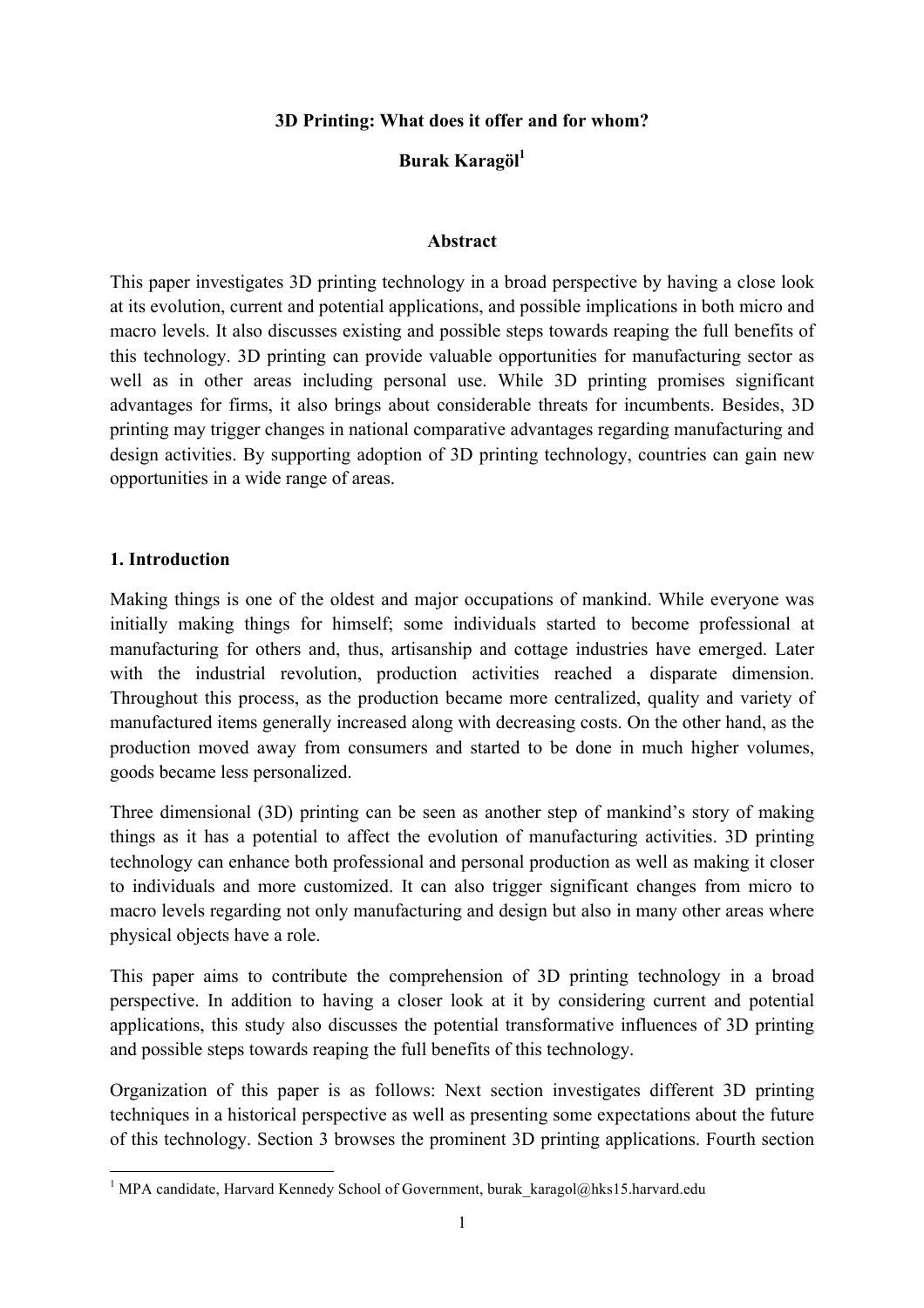includes the recent national efforts related to 3D printing technology. Section 5 analyzes the potential implications of and issues around 3D printing. The sixth section proposes several policy options and the last section concludes this study.

### **2. 3D Printing from Past to Future**

#### *2.1. What is it exactly?*

Additive manufacturing or with its more popular name 3D printing is a process of creating physical objects from a digital model by fusing materials layer by layer successively with light, heat or chemicals. These digital models can be formed via computer aided design (CAD) programs or 3D scanners. Then, digital model is sliced into layers by software and sent to the 3D printer for execution.

There are a number of different 3D printing methods yet 3D printers mainly form layers by either squirting the raw material through nozzles onto a build area or selectively fuse liquid, solid or powdered material. While traditional manufacturing techniques like cutting, machining, punching, and grinding are subtractive since they produce final parts by removing some portion of the mass raw material, 3D printing is an additive process as it produces the parts by bonding raw material as needed (Hornick and Roland, 2013). In order to produce the objects, 3D printers use different technologies which can be categorized according to phase of the raw material.

**Solid-based 3D printing:** 3D printers that use Fused Deposition Modeling (FDM) produces objects by extruding heated material, usually thermoplastic or metal wire, from a nozzle layer by layer. Quite differently, in Laminated Object Manufacturing (LOM) two dimensional adhesive-coated sheets of raw materials including paper, metal, and plastic, are successively cut out by laser. Then this segment is stacked to substrate by the help of a heated roller and fresh material sheet is supplied (Hopkinson, Hague, and Dickens, 2005).

**Liquid-based 3D printing:** In Stereolithography (SLA) method, a tank filled with liquid plastic (photopolymer) is used. There is a perforated platform on the top of the tank and it leaves a thin layer of photopolymer on the surface. For the creation of each layer, light beam traces and solidifies the some portions of photopolymer on the platform. After hardening of each layer, platform is lowered fractionally and next layer is added by solidification of photopolymer exposed to light. In Digital Light Processing (DLP) technology, light is projected to solidify a complete cross section of each layer at a time. Jetting is another method in which photopolymer liquid is sprayed onto a build tray and then solidified by ultraviolet light by very thin layers (Hopkinson, Hague, and Dickens, 2005).

**Powder-based 3D printing:** Selective Laser Sintering (SLS) works very similarly to SLA except using polymer, metal or ceramic powder instead of liquid plastic. In SLS, laser selectively sinters powdered raw material which is spread as a thin layer on the powder bed. At the end of each cycle, powder bed is lowered incrementally and a fresh layer of powder is added. There are a few variations of SLS technology. In Selective Laser Melting (SLM)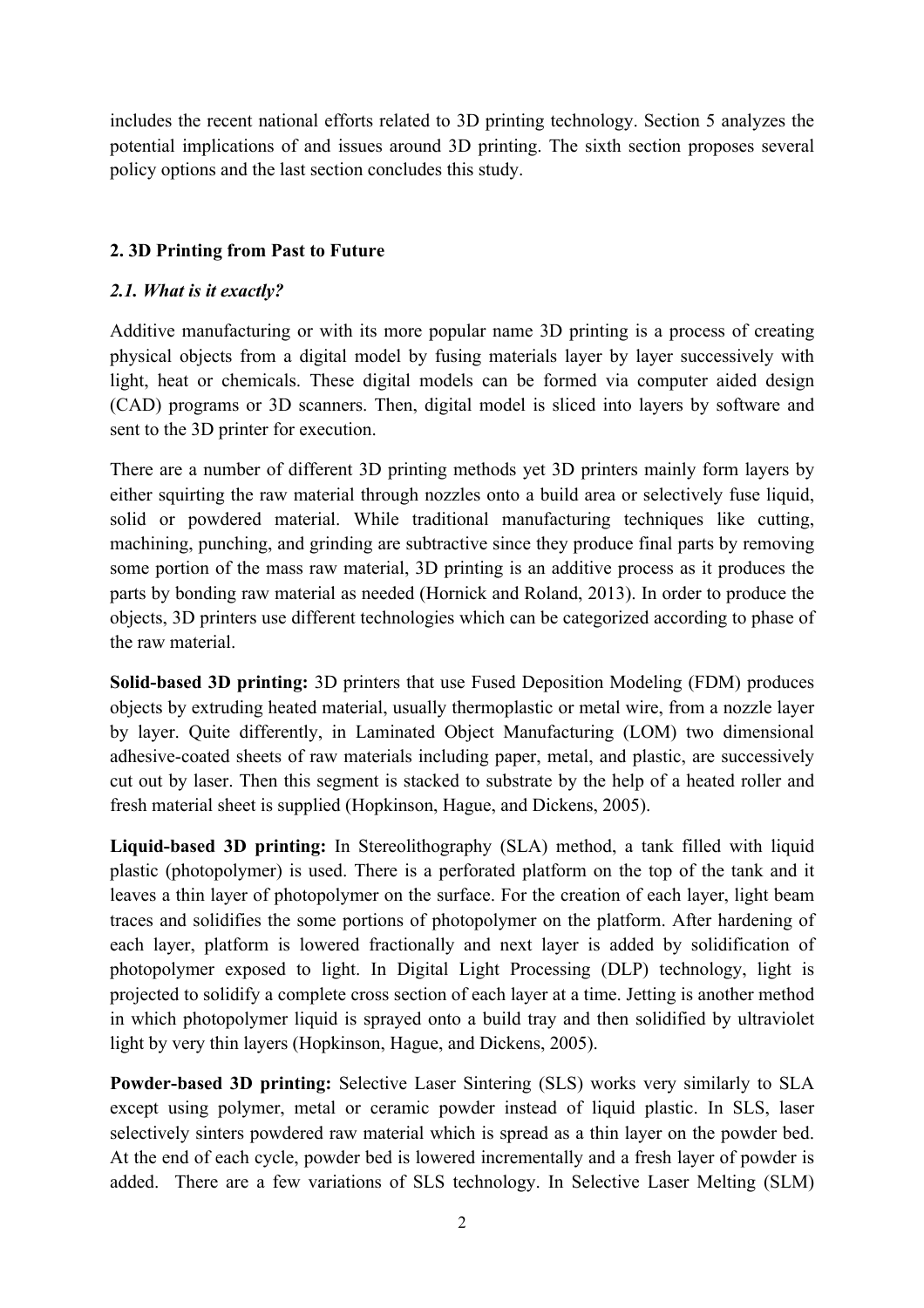metal powder is completely melted using high energy laser. Electron Beam Melting (EBM) uses electron beams instead of ultraviolet light. In Direct Metal Laser Sintering (DMLS) metal objects are created directly without any need to further processing. Selective Heat Sintering (SHS) technology fuses powdered thermoplastic thanks to a heated print head instead of laser. Alternatively, in Binder Jetting, print head selectively deposits a binder solution to powder bed and thus bonds powder in line with layered digital model in each cycle. This process is repeated after new layer of powder is spread onto powder bed (Hopkinson, Hague, and Dickens, 2005).

Technologies employed in 3D printing can expand according to different combinations of used raw materials, fusion methods, and binders. Each technology has both advantages and disadvantages and may work better for particular purposes. While some 3D printer technologies can only use a certain type of material, some others are flexible enough to work with different kinds of one material or even several types of materials. Recently, 3D printers have become capable of using new materials like glass, chocolate, and even human cells.

#### *2.2. Historical Background*

<u> 1989 - Johann Stein, mars et al. 1989 - Anna ann an t-Anna ann an t-Anna ann an t-Anna ann an t-Anna ann an t-</u>

3D printing technology can be traced back to 1970s. In 1971 French scientist Pierre Ciraud made a patent application which describes a method of manufacturing objects by solidifying metal powder with the help of beam of energy (Shellabear and Nyrhilä, 2004). In the same year, Wyn Kelly Swainson filed another patent application for a system which is similar to SLA and based on production of 3D objects via intersection of laser beams (Bradshaw, Bowyer, and Haufe, 2010). In 1979, Ross Housholder applied for a patent regarding a production process which resembles SLS technology for fusing particles selectively by a laser beam and creating 3D objects layer by layer (Shellabear and Nyrhilä, 2004).

Even though these initial attempts could not be commercialized, in 1984 Charles Hull filed a patent application for an apparatus that produces 3D objects by SLA. Two years later when his patent was issued, Hull established 3D Systems Corporation. In 1986 also, Carl Deckard developed SLS that was described as a method and apparatus which selectively sinters powder layer by layer with the help of computer controlled laser. His academic adviser Joe Beaman and he founded Desktop Manufacturing (DTM) Corporation (former Nova Automation) which would eventually acquired by 3D Systems in 2001 (Shellabear and Nyrhilä, 2004). Furthermore, in 1989 Scott Crump invented FDM and founded Stratasys Ltd (Karp, 2014).

After these initial developments, there have been successive improvements related to different 3D printing technologies. This led 3D printing to find a wide range of application areas in industry especially through rapid prototyping and rapid manufacturing. In fact, these terms have been used interchangeably<sup>2</sup>.

<sup>&</sup>lt;sup>2</sup> Here I use 3D printing as a broader term comprising all additive manufacturing techniques and purposes whilst rapid prototyping is making prototypes by using 3D printing technologies during product development processes and rapid manufacturing is employing same technologies in an automated manner for serial production.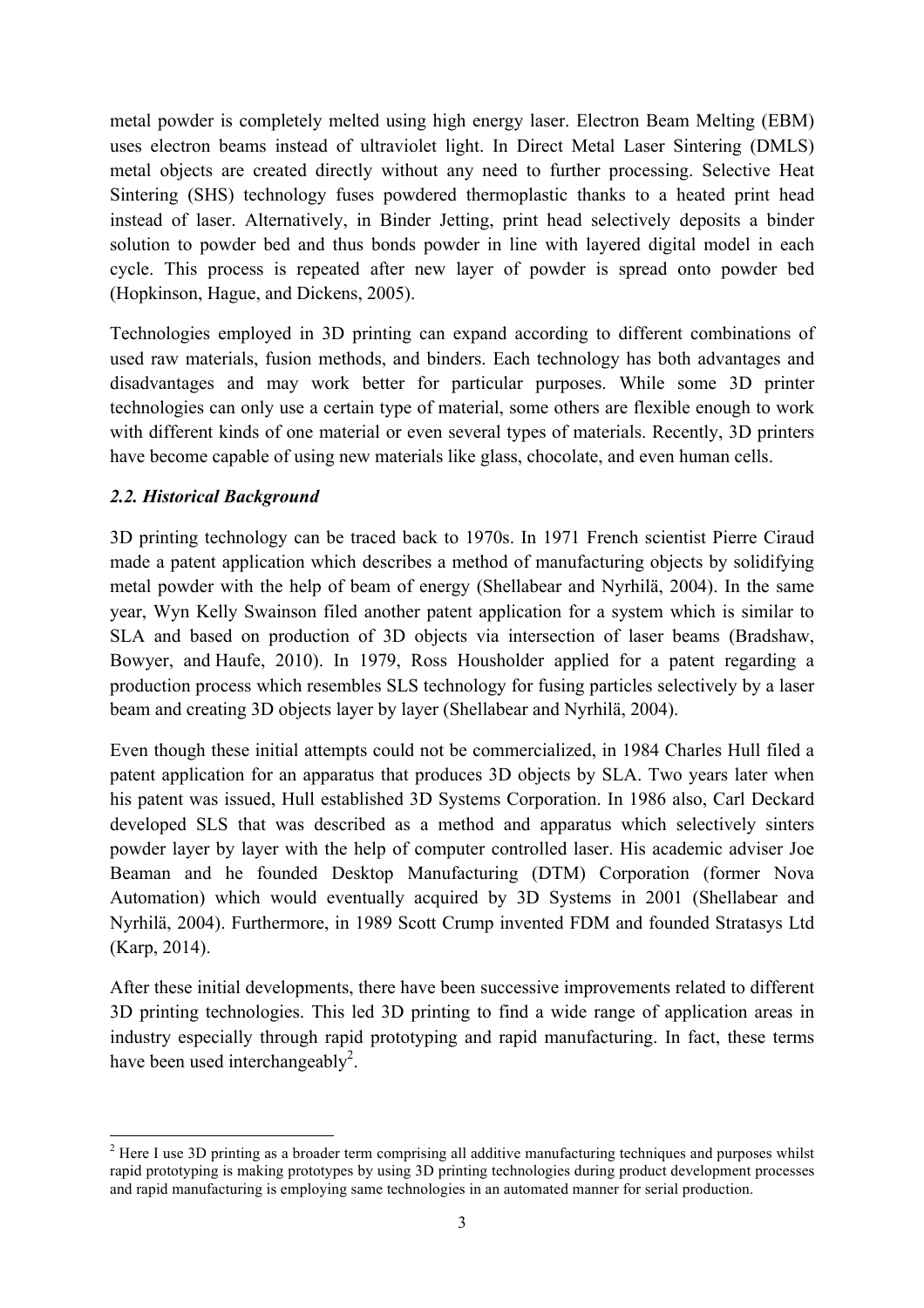Moreover, thanks to further technological developments, expiring patents, decreasing costs of raw materials and 3D printers, this technology has started to be used by individuals. An open source project, initiated in 2006 and named Replicating Rapid Prototyper (RepRap), played an important role in increasing personal use of 3D printers. RepRap 3D printers can reproduce about 50% of its own parts while remaining parts are designed to be cheaply available (Reprap, 2014). Besides, 3D printing communities, which pursue other open source development projects, share 3D designs or print and deliver requests of others, have started to disseminate. Now, there are a number of 3D printers that are affordable enough for nonprofessional use, and they are becoming more mainstream day by day.

### *2.3. Future Prospects*

Future expectations about 3D printing vary but they meet on common ground of being quite sanguine. According to a report by Wohlers Associates, global 3D printing market, including all products and services, has reached to \$3.1 billion in 2013 by growing 34.9% compared to previous year. They also calculated the 3D printing industry's average annual growth over the past 26 years as 27%. Low-cost personal 3D printers have constituted a significant portion of this growth during recent years (Wohlers, 2014). They expect the 3D printing industry to sustain this strong growth and reach \$6 billion in 2017 and \$10.8 billion in 2021 (Wohlers, 2013).

Another study by Grand View Research estimated that the global market for 3D printing was about \$2.2 billion in 2012 and will reach \$8.7 billion by 2020. According to this report, automotive and healthcare industries will play a key role in this increase. While North America constituted the 42% of global 3D printing market in 2012, Europe is expected to replace it until 2020 (Grand View Research, 2013). Similarly, Markets and Markets' research forecasts a 23% average annual growth for 3D printing industry between 2013-2020 and a total size of \$8.4 billion by 2020 (Markets and Markets, 2013).

Gartner expected the worldwide shipments of 3D printers under \$100,000 to grow 49% in 2013, 75% in 2014, and 100% in 2015. They also forecasted the consumer and enterprise 3D printer shipments to increase 95.4% from 2012 through 2017 and 3D printer market to reach \$5.7 billion by 2017 (Gartner, 2013). In a comprehensive study, McKinsey Global Institute estimated that 3D printing could create an economic impact of \$230 - \$500 billion per year by 2025. They argue that largest source of this impact would be from consumer uses (\$100-\$300 billion), direct manufacturing (\$100-\$200 billion), and tools and mold manufacturing (\$30- \$50 billion) (McKinsey, 2013).

### **3. 3D Printing at the Game**

It seems possible to utilize 3D printing virtually in all areas where physical objects are used. Most prominent examples include healthcare, manufacturing, education, construction as well as home use.

#### *3.1. Healthcare*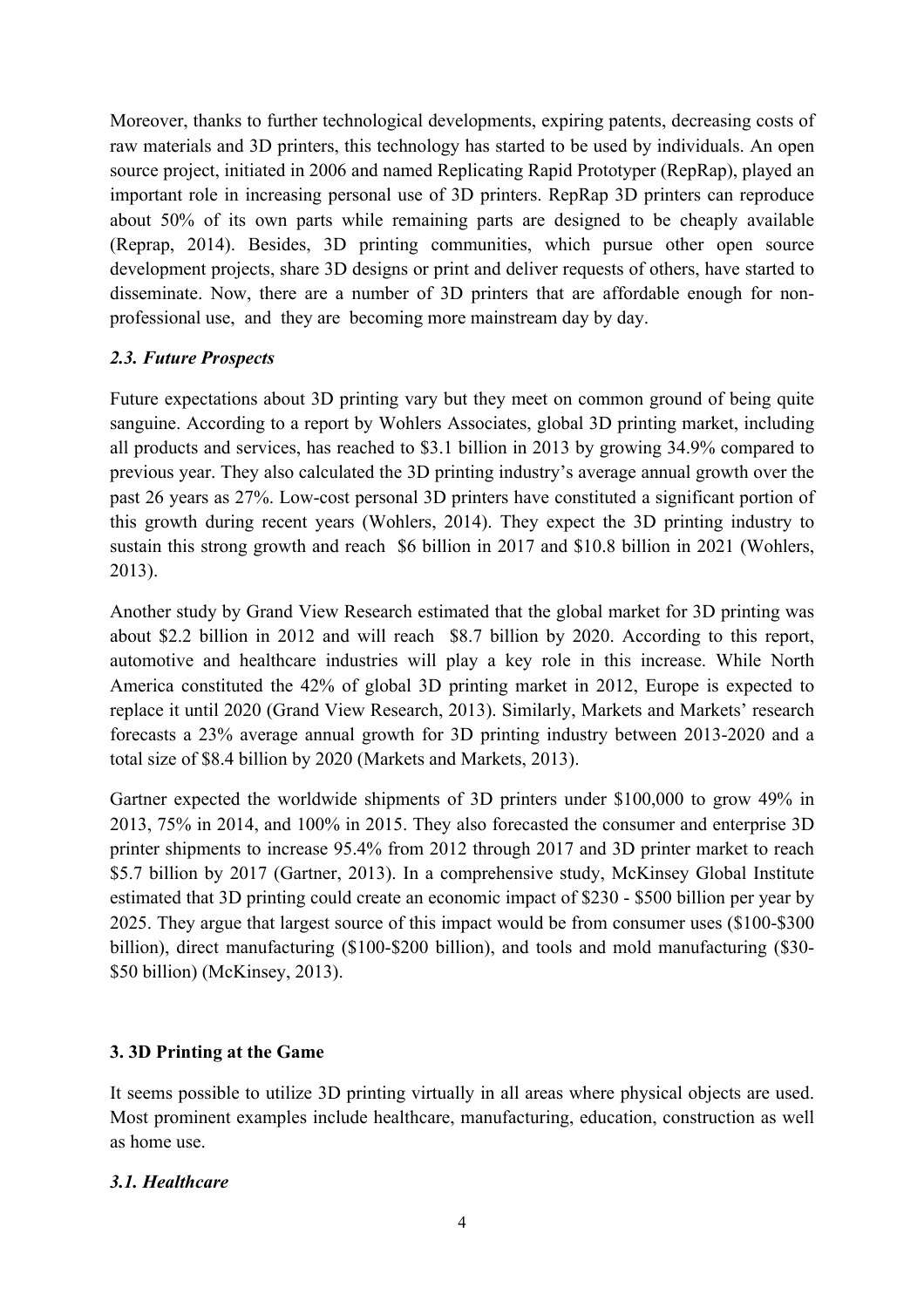3D printing is highly useful in production of biomodels (models of different parts of human body like bones, dental prosthesis, etc.). For this purpose, digital model of particular part of human body is created by using either a series of images of the body or 3D scanner. Then the biomodel is created layer by layer by 3D printing technology. As the anatomy of every patient is unique, 3D printed biomodels provide valuable advantages for surgeons, like better understanding of patient's anatomy and more accurate diagnosis; improved planning, testing, and rehearsal of surgical operations; guidance during the operation and assurance of accuracy and quality; testing new medical methods and technologies; enhanced medical research, education, and training. Similarly, 3D printing is used for design and production of customized implants and prostheses in reconstructive and plastic surgery. 3D printing has also a role in production of specific medical tools like hearing aids, scaffolds, shielding masks, etc. Moreover, 3D printing can be used in fabrication of customized systems, which allows controlled and precise drug delivery, and micron-scale medical devices (Giannatsis and Dedoussis, 2009).

One of the most exciting applications of 3D printing is the production of human tissue and organs, bioprinting. Thanks to this technology, human tissue can be printed layer by layer from bio-ink, which is obtained by special treatment of human cells and other substances. Although there are still serious problems regarding stability and functionality of bioprinted structures, significant advances have been made towards obtaining fully successful human tissue and organs. Bioprinting promises valuable opportunities for drug development, testing treatments, medical research, wound healing, and even transplantation (EU, 2014). Another potential use of 3D printing in medicine may be in pharmaceutical supply chain. Pharmacies or even individuals may print their own drugs from drug compounds by using 3D printers in the future. This has potential to decrease some of the related costs and improve customization of treatment significantly.

#### *3.2. Manufacturing Industry*

Quite naturally, the manufacturing industry has been the major user of 3D printing technology. Producing parts with low volumes or complex geometries, obtaining lighter parts, eliminating raw material waste, gaining more opportunities regarding testing and design, and customization are common reasons for employing 3D printing in manufacturing environment. In addition, manufacturers can prefer 3D printing for being able to use cheaper raw materials or to ensure certain physical properties by using different raw materials together. Reduction in complexity of supply chain management due to production of some parts in-house rather than getting them from outside is another reason. As a result, 3D printing may provide opportunity for manufacturers to gain cost advantages, process and product improvements, and swiftness in particular cases.

In addition to purposes like testing, design, prototyping, and production of certain parts and some special assembly tools, the automotive industry has tried to utilize 3D printing to manufacture complete cars. In fact, a car named Urbee, which has a 3D printed body, has already been produced (Hornick and Roland, 2013). They have been working on increasing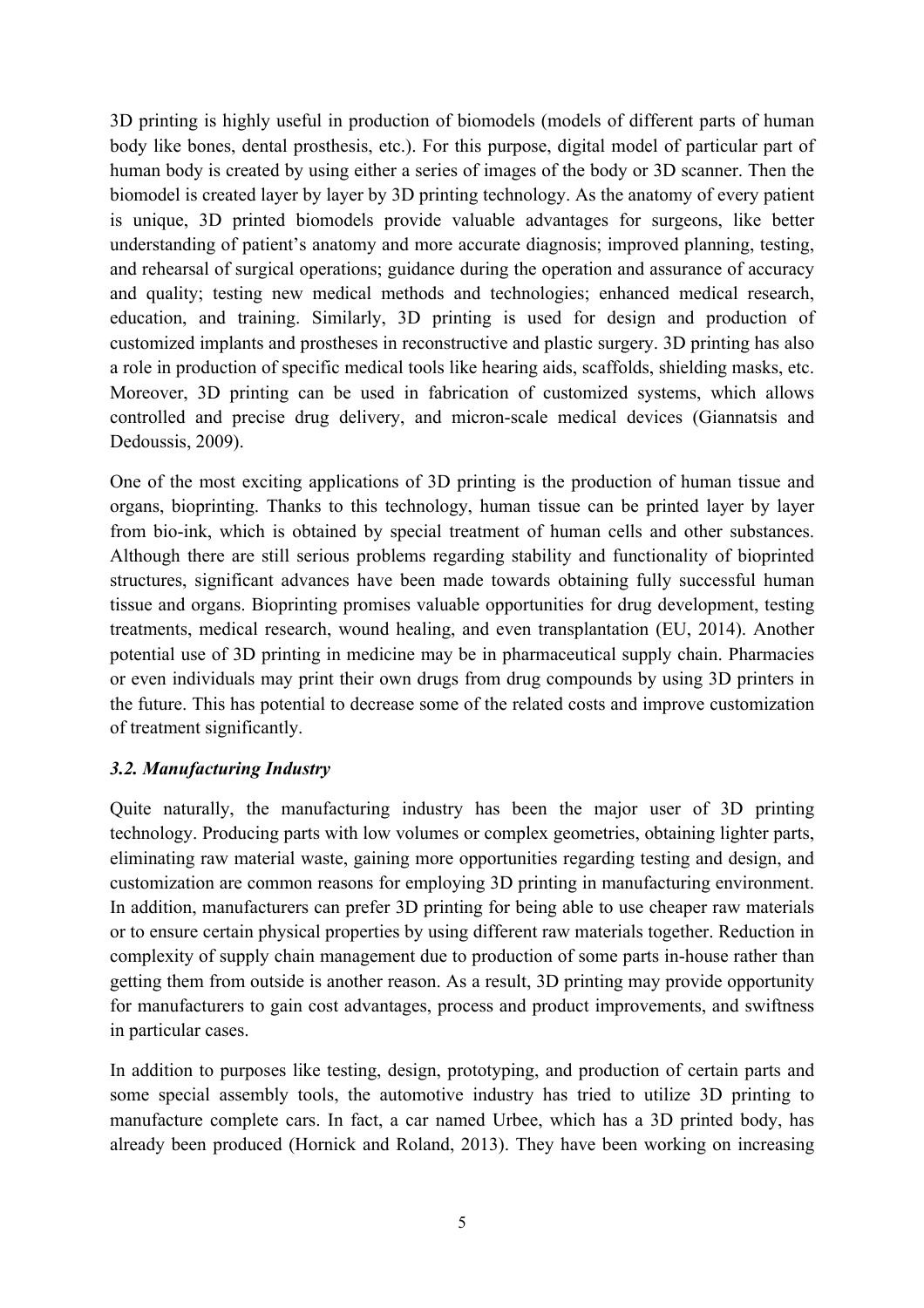the number of 3D printed parts in Urbee, with the ultimate goal of achieving great reductions in fuel consumption.

Electronics industry is one of the early adapters of 3D printing technology. 3D printers have been used for production of complex special parts from different materials as well as styling work in this industry. 3D printing is also perfectly suited to the fashion industry, where personalization is critically important. 3D printed custom jewelry and clothes are becoming popular (Forbes, 2013).

Aerospace industry is another eager customer of 3D printing technology. Increasing number of aircraft parts, especially those with complex shapes or assembled from different parts, have been produced by 3D printers. This brings about significant advantages regarding tooling, inspection, maintenance, assembly, and inventory. Moreover, 3D printed parts enable some performance improvements like fuel saving thanks to being lighter (Wohlers, 2011). Similarly, defense industry also uses 3D printing for special manufacturing purposes, quality improvements, and cost savings. In addition to production of customized, complex, and low volume products, 3D printing has a distinct advantage for defense industry in terms of allowing fast and on demand replacement. Thanks to 3D printers, certain parts can be produced quickly whenever needed, even in battlefield (UK MOD, 2013). And after plastics ones, a metal 3D printed gun that works properly has been produced by a custom manufacturing company (Solid Concepts, 2014). Apart from these, US National Aeronautics and Space Administration (NASA) has been utilizing 3D printing technology to produce some special parts for spacecrafts. Furthermore, NASA has been working on printing objects in the space.

3D printers, or more precisely 3D food printers, have been at work for producing different kinds of food. While almost anything that has liquid or powder ingredients can be printed, chocolate and other candies are among the most popular supplies in this regard. NASA has also been working on printing food in space. Similar to human tissue printing, 3D printers are expected to be used for meat production, with a hope for offering a solution to humanity's nutritional needs (L'Atelier, 2014).

### *3.3. Education*

In addition to medical training mentioned above, 3D printing can also be used for other educational purposes, especially regarding science, technology, engineering, and mathematics (STEMS) skills. By utilizing 3D printers, students can design and produce objects in classroom environment and, thus, find a valuable opportunity for testing ideas and learning by doing. This increases fun, teamwork, and interactivity in class as well as supporting creativity, computer skills and three- dimensional thinking ability of students. Thanks to 3D printing, students can see engineering concepts prior to higher education, and university students can comprehend the content of technical courses better. In addition to these, teachers can produce fit-for-purpose 3D objects and use them to visualize concepts or conduct experiments in the classroom (Murray, 2013).

### *3.4. Architecture and Construction*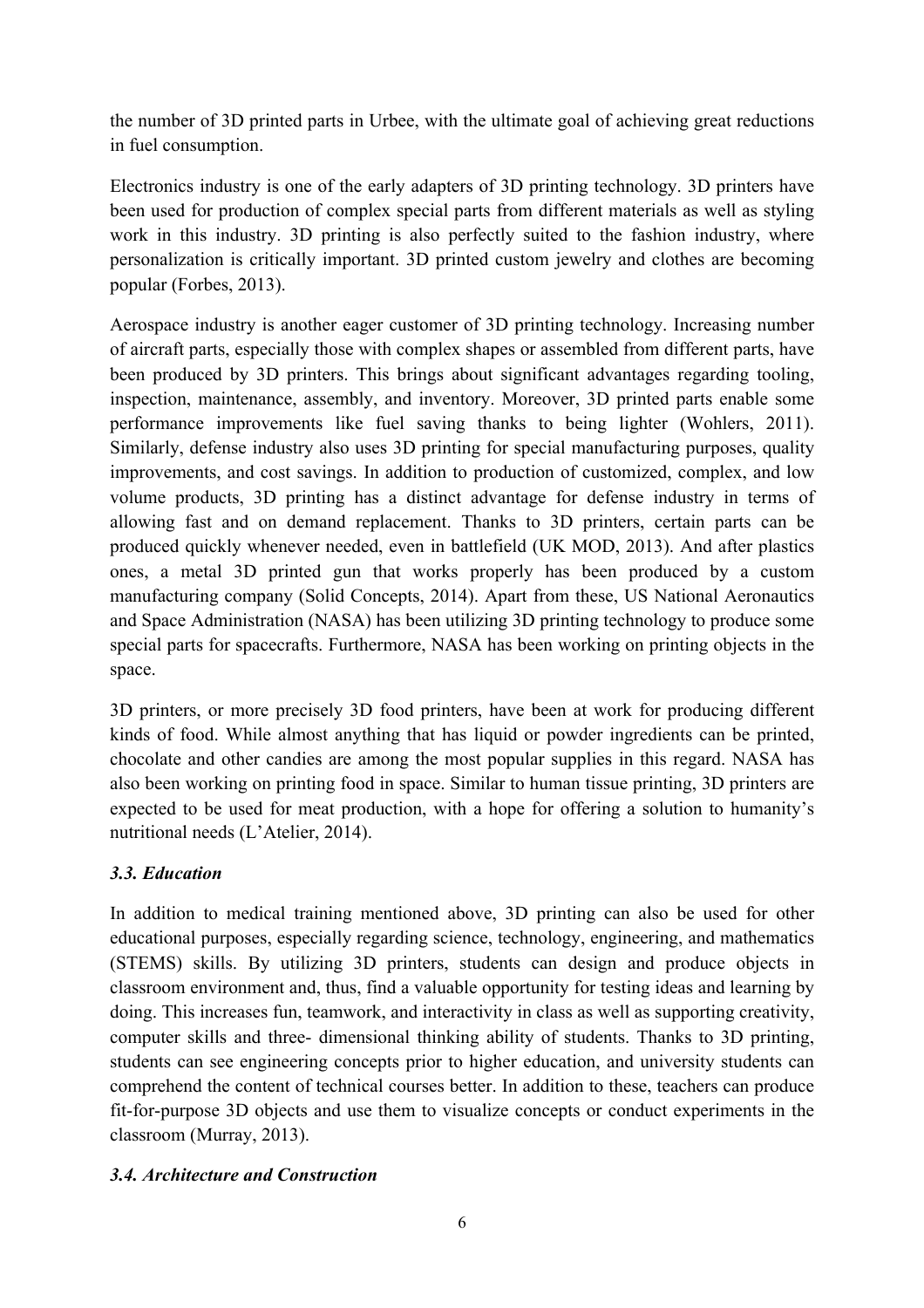One of the most amazing examples of 3D printing applications comes from construction sector. Although it is in a very early phase, there have been multiple successful efforts to construct buildings by using gigantic 3D printers. Most popular materials for building printing are plastic, concrete, and sand. If it measures up, building printing may bring about improvements in terms of quality, speed, costs - especially labor costs, flexibility, modularity, work safety, and environmental effects. Furthermore, there are some thoughts on employing 3D printing technology to construct buildings on the moon (Wired, 2013). 3D printing technology can also allow for more creativity, customization, and customer involvement in architectural design.

#### *3.5. Home Use*

As the cost of 3D printing technology diminishes and it becomes easier to use this technology, 3D printers start to penetrate into homes. Desktop 3D printers provide an enormous opportunity for individuals to produce whatever they wish and at their own places, within the dimensions allowed by a desktop 3D printer and raw material possibilities. Hobby items, toys, utensils, ornamental objects are just some of the first examples coming to mind.

Thanks to desktop 3D printers, individuals can design and produce objects for their unique requirements and this paves the way for the ultimate point in personalization. This doing by yourself opportunity enhances creative and innovative potential of people. Moreover, home 3D printing relieves individuals from some of the constraints posed by traditional supply chains.

Emergence of online 3D printing platforms has an important role in dissemination of desktop 3D printers. In these online platforms, people can exchange knowledge, ideas, designs, and 3D printed objects. For example, Thingiverse allows people to download 3D printing designs freely from thousands of options as well as uploading theirs. On the other hand, Shapeways is an online 3D printing marketplace where people can buy and sell 3D printed objects. This provides opportunity for people to monetize their 3D printing capacities as well as enabling some people, who do not own 3D printers, to take advantage of others' resources.

#### **4. 3D Printing on the National Agendas**

<u> 1989 - Johann Stein, mars et al. 1989 - Anna ann an t-Anna ann an t-Anna ann an t-Anna ann an t-Anna ann an t-</u>

3D printing technology has been attracting attention of several governments. Strengthening the manufacturing industry and utilizing for educational purposes are the most popular focus of government interest in 3D printing. In this section, I present prominent examples of government positions related to this area.

### *4.1. US*

President Obama mentioned 3D printing as having "the potential to revolutionize the way we make almost everything" in his 2013 State of Union Address<sup>3</sup>. In fact, support of US

<sup>&</sup>lt;sup>3</sup> State of Union Address is the annual speech that is given by the president of US to the Congress and that outlines upcoming legislative agenda.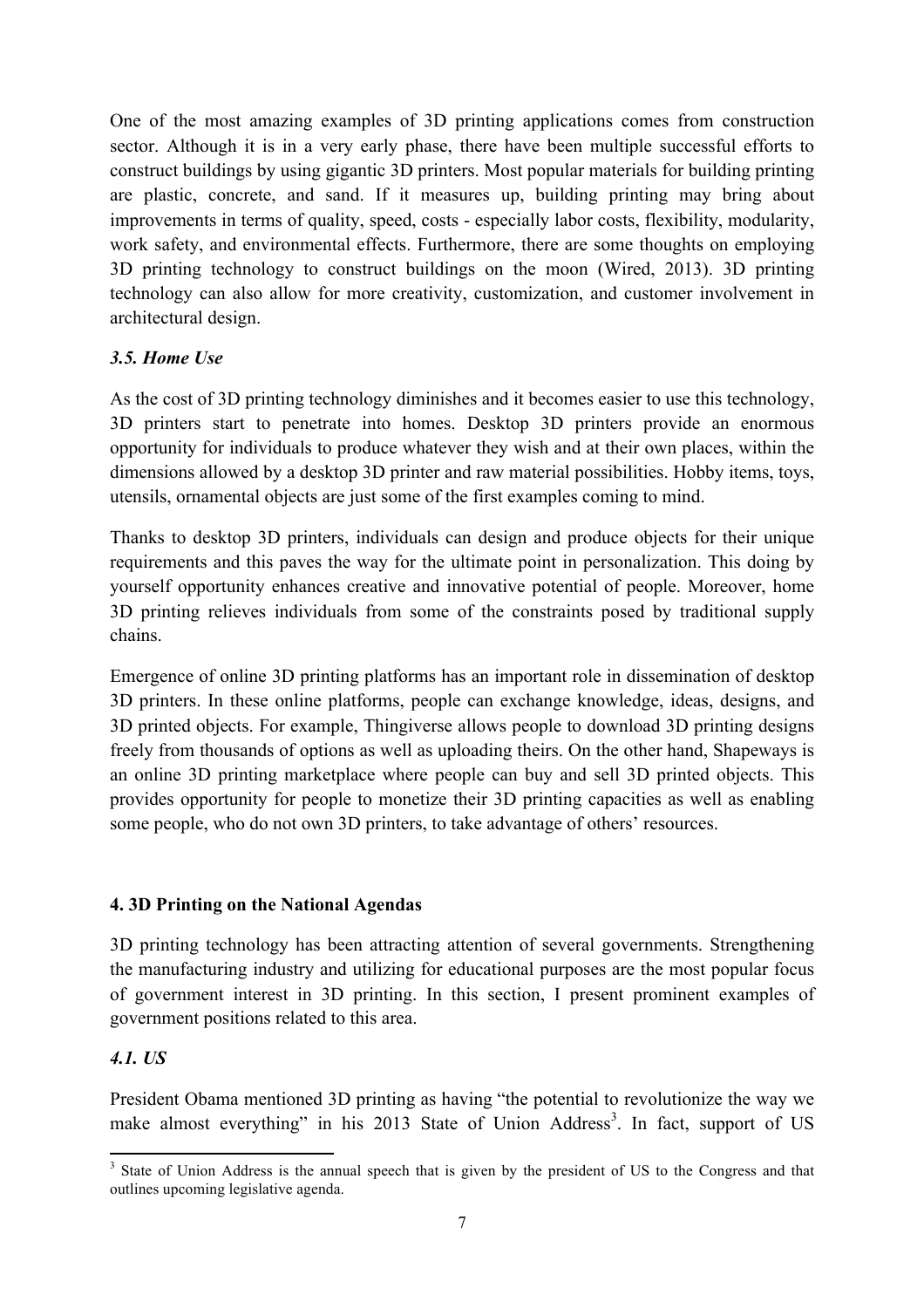government to 3D printing goes back to several decades. For example, SLS technology was developed at the University of Texas under sponsorship of US Defense Advanced Research Projects Agency (DARPA) (3D Printing, 2014).

In abovementioned speech, president Obama also touched upon National Additive Manufacturing Innovation Institute (NAMII) or with its rebranded name "America Makes". NAMII was established in 2012 as a public private partnership with the aim of accelerating 3D printing technology for the US manufacturing sector and thus increase its competitiveness. In this regard, NAMII promotes research, development, and implementation efforts; facilitates collaboration among companies, universities, and non-profit organizations; and supports education and training activities related to additive manufacturing. In 2014, NAMII would provide \$9 million to applied research projects which have a total budget of \$19.3 million with project owner contributions. Thus, total public and private investment in additive manufacturing within the scope of NAMII project supports would reach to \$30 million (US, 2014).

National Science Foundation (NSF) is one of the major supporters of 3D printing in the US. NSF has been providing funding for research projects regarding additive manufacturing. In addition, NSF supports knowledge exchange activities and educational programs designed for students. NSF has provided \$200 million (2005 dollars) for 3D printing technology between 1986 and 2012 (NSF, 2013).

Department of Defense (DOD) has also been supporting 3D printing actively and consistently through its different agencies, especially DARPA and Office of Naval Research (ONR). While NSF mostly focuses on basic and early stage research, DOD is more interested in 3D printing implementations. Furthermore, other US government agencies which have involved in 3D printing technology includes NASA, Department of Energy (DOE), Department of Commerce (DOC), National Institute of Standards and Technology (NIST), Armed Forces Institute of Regenerative Medicine (AFIRM), and National Institute of Health (NIH) (McNulty, Arnas, and Campbell, 2012).

### *4.2. China*

While many people see 3D printing revolution as a threat to China's advantage in manufacturing sector, China has been trying to take advantage of it quite ambitiously. In 2012, China included 3D printing technology to National High-tech Research and Development Program of Ministry of Science and Technology. In this context, Chinese government would provide \$6.5 million (40 million Yuan) funding for research focused on 3D printing technology (3ders, 2013). Asian Manufacturing Association, which is a government supported chamber for manufacturing in China, has initiated the China 3D Printing Technology Industry Alliance in order to support 3D printing industry. And this alliance is planning to build 10 3D printing innovation centers in different cities of China by investing \$3.3 million (20 million Yuan) for each of them (Global Times, 2013).

Moreover, in June 2013, Chinese government committed to invest \$245 million (1.5 billion Yuan) in 3D printing technology during next seven years (TCT Magazine, 2013). China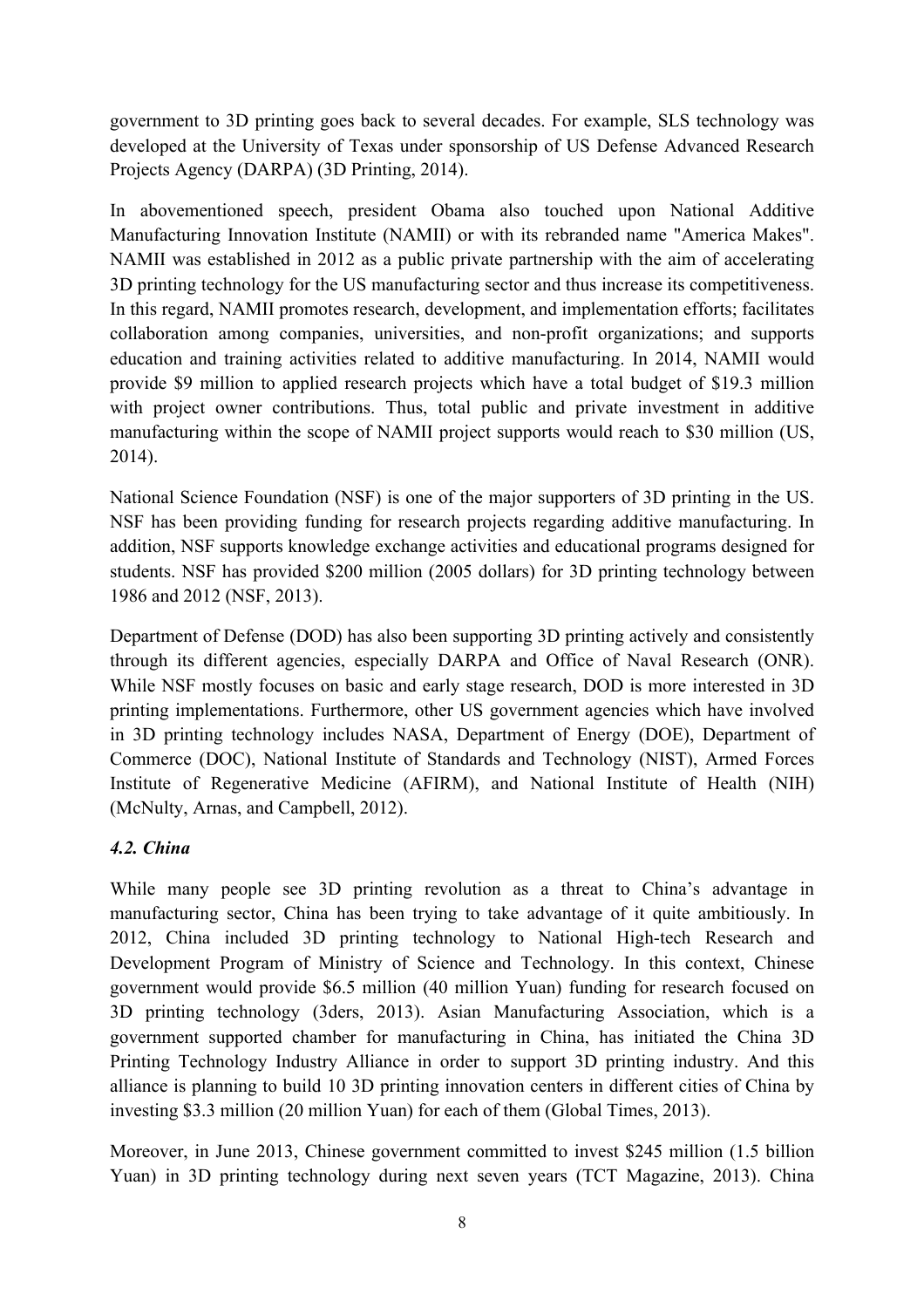launched the 3D Printing Research Institute in the same year, which would receive about \$33 million (200 million Yuan) initial government funding. Collaborating with academia, this institute will carry out research on 3D printing technology as well as work on commercialization and deployment activities (NOST, 2013). China also opened the world's first 3D printing museum in Beijing in 2013.

# *4.3. UK*

In early 2014, the UK Chancellor announced that they will establish a national center for 3D printing by investing about \$25 million (£15.3 million) (BBC, 2014). In fact, this is the last step of an ongoing effort. In June 2013, Technology Strategy Board (TSB), which is the UK's innovation agency along with three research councils, introduced a support program. This program envisaged a \$13.9 million (£8.4 million) government support for private companies that will make investments to develop manufacturing solutions using 3D printing technology (UK, 2013). Previously in 2012, TSB launched a competition named Inspiring New Design Freedom in Additive Manufacturing. This competition was designed to provide a total of \$11.5 million (£7 million) funding to collaborative research and development activities in 3D printing area (3D Printing Industry, 2012). Department of Education is also interested in 3D printing technology. In 2012-2013, a pilot project was carried out in 21 schools to examine potential use of 3D printers in STEM education. This initiative was later expanded to include 60 more schools allowing them to purchase 3D printers and train their teachers (The Telegraph, 2013).

### *4.4. Japan*

Japanese government is among those which have realized the importance of 3D printing technology. Japan Revitalization Strategy, which was adopted in June 2013, embraces the 3D printing technology and reveals the aim of encouraging private investment on it besides other leading edge technologies (Japan, 2013). Recently, Japan's Ministry of Economy, Trade and Industry (METI) announced a plan to support the use of 3D printers in schools. METI will be subsidizing 3D printer purchases of several universities and technical colleges. This subsidy is planned to be extended to include selected middle and high schools later. In addition, METI allocated about \$44 million (4.5 billion Yen) in its 2014 budget in order to support research and development activities related to using 3D printing in metal manufacturing (3ders, 2014).

### **5. What is at Stake?**

There is a general optimism about transformative effects of 3D printing technology. The potential implications of 3D printing are being compared with those of printing press, steam engine, industrial revolution, internet, etc. While it is still quite ambiguous how profound those effects could be, it is highly probable that technical developments related to 3D printing technology and its diffusion to different areas will go hand in hand. In this section, I discuss major foreseeable issues around 3D printing technology.

### *5.1. Implications*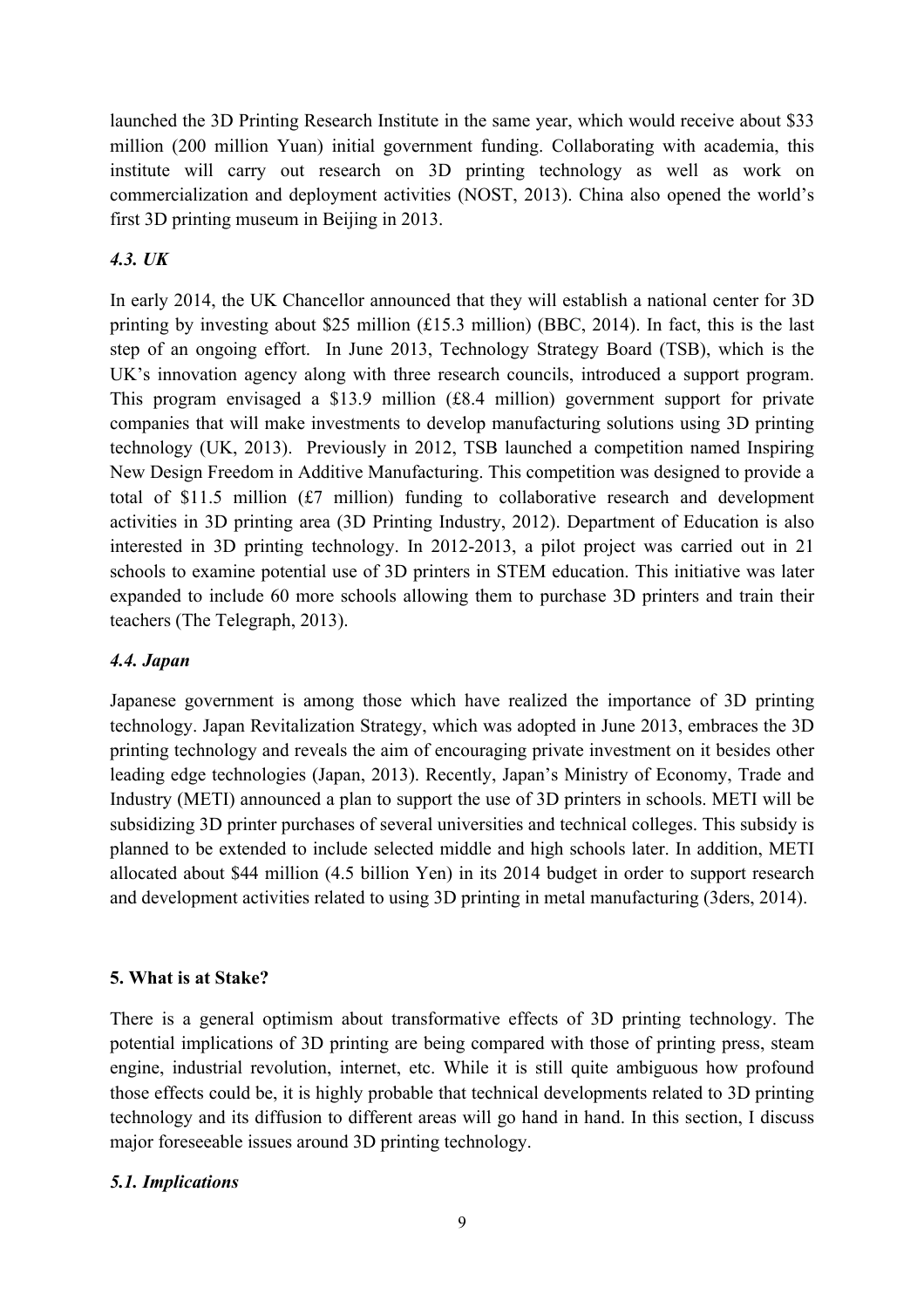Manufacturing is the primary area that is being affected from 3D printing. While 3D printing cannot completely replace traditional manufacturing, 3D printers will certainly take over some tasks that are most suitable for them similar to what robots have been doing so far. Again like in the case of robots, scope and scale of those tasks that are performed by 3D printers can enlarge as time progresses. 3D printing will also make it possible to design and produce in ways which are more efficient but were not possible with traditional manufacturing techniques. These changes can bring about efficiency and quality improvements.

3D printing may pose a threat for incumbent firms in certain industries. 3D printing lowers barriers to entry by providing opportunity to manufacture products without bearing high fixed costs, in low volumes or for niche segments. Thus new and smaller firms can try to compete with incumbents (McKinsey, 2014). As a result, not only manufacturers but also other firms that were previously involved in any phase of traditional supply chains like raw material procurement, sales, marketing, delivery, retail, etc. might be affected. In this regard, we may expect more resistance towards 3D printing in countries where big incumbent firms are very strong like in the US.

On the other hand, firms can be more flexible and responsive by taking advantage of 3D printing technology. First, firms can obtain prototypes faster and with more customer involvement (McKinsey, 2014). This will give them new possibilities to design more customized products. 3D printers can also contribute customization by allowing manufacturing of more specialized products. In addition, 3D printers can let firms to produce those customized products with costs that are not much higher than mass produced ones. Apart from these, in some instances, consumers will start to produce some goods with their own 3D printers and this basically represents the highest level of customization.

Thanks to 3D printing, make- to- order approach will be much easier both economically and technically. Firms or even consumers themselves will be able to efficiently produce products just when people want them and with desired properties. This can significantly decrease wastage arising from overproduction. Moreover, due to the nature of additive manufacturing, raw materials are added as needed to produce a part and therefore are not wasted. Hence 3D printing can help diminishing losses in manufacturing.

3D printing may change the position of production in supply chain by bringing it closer to consumers. It may promote local manufacturing instead of concentration of manufacturing in big central factories or certain countries (Atlantic Council, 2011). As production becomes closer to consumers, transportation requirements of products will decrease. Furthermore, necessity for holding inventories of finished and intermediate goods may significantly decrease since 3D printing enables production only in case of need and sometimes without intermediate goods. These will decrease costs, bring about energy savings, and benefit environment.

As 3D printers find more places in the manufacturing environment, new qualifications and skills will gain importance while some of the old ones become obsolete. 3D printing related skills can also gain popularity among individuals as 3D printers become widespread. Similar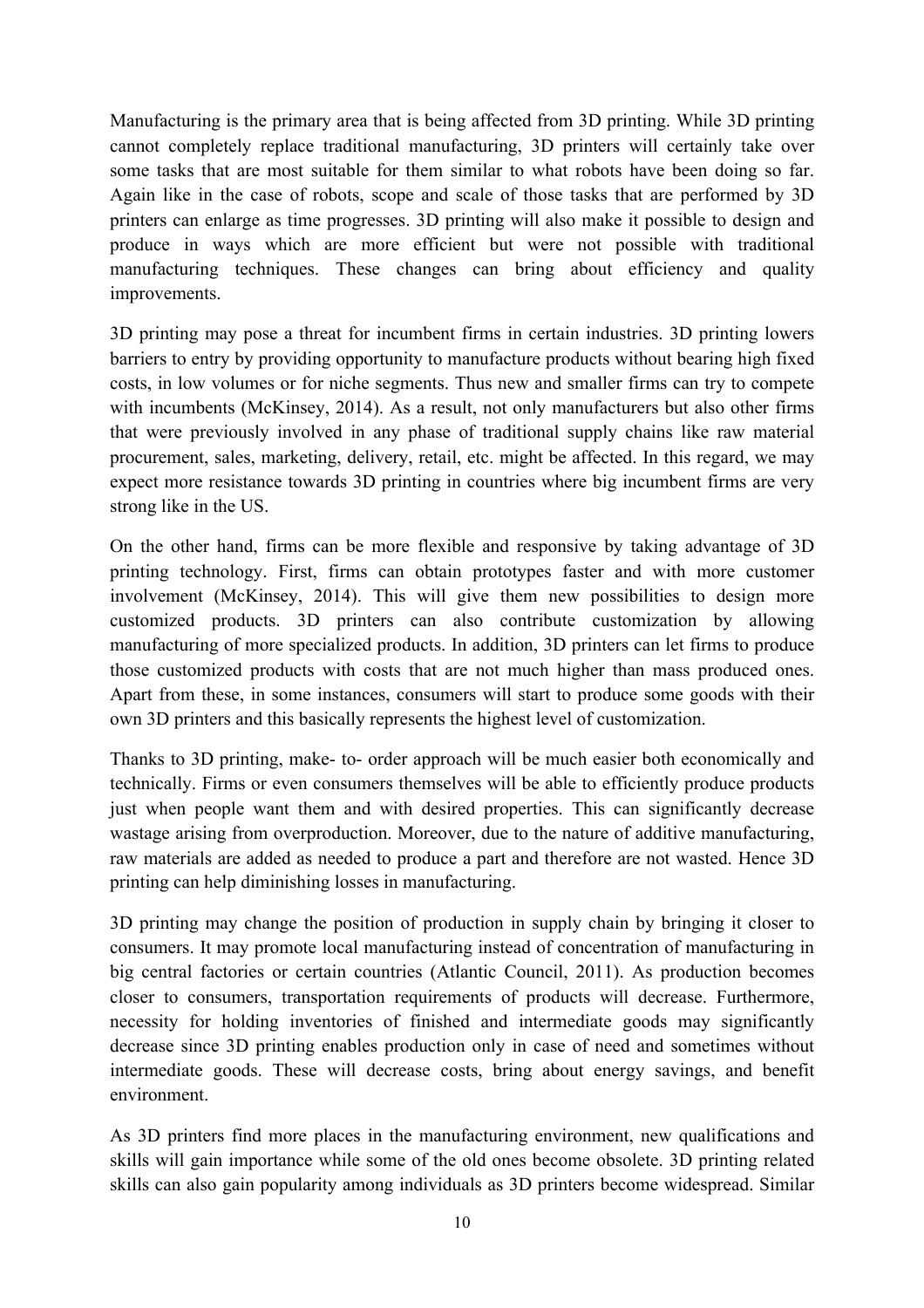to internet cafes did in the past in some countries, online and physical 3D printing shops may play an intermediary role for large number of people to experience this new technology. Furthermore, as a result of this proliferation, both 3D printer and printing material industries can grow substantially and promise new business opportunities.

Besides these, 3D printing technology may trigger changes in global political economy by altering comparative advantages in manufacturing industry or via promoting new players that can achieve breakthroughs in this area. 3D printing can eliminate some of the labor requirements from production processes. These may harm the position of countries which have emerged as manufacturing centers by especially leveraging their low labor costs (Atlantic Council, 2011). On the other hand, those same countries have been facing with serious problems in capturing sufficient value through manufacturing supply chain in part due to their lack of design capacity. 3D printing technology can lend a helping hand to developing countries by promoting their design and prototyping capabilities and, thus, enabling them to climb up in manufacturing value chain.

3D printing can also cause cultural transformations by changing the ways people shop and consume. Finally, it is worth mentioning once again that 3D printing may conduce to solution of some of the vital problems of humanity if efforts towards printing human tissue or synthetic meat succeed.

# *5.2. Regulation*

3D printing can have profound impacts regarding intellectual property rights (IPR) since it allows recreating objects or materializing designs. Firms may have serious difficulties while other firms and even individuals can easily replicate their products by using on hand design files or 3D scanners. CAD files of objects, which are assumed to be under IPR protection, can be shared with the whole world immediately thanks to online 3D printing platforms. It may be quite hard for both users and competent authorities to distinguish which 3D printing practices contradict IPR. Conscious IPR violations may become easier since flexibility offered by 3D printing technology enables circumventing IPR regulations. Furthermore, it can be very difficult for firms to follow and determine any violations to their IPR once 3D printers become widespread (Hornick and Roland, 2013).

3D printing will also have important implications in terms of national security. Due to similar concerns regarding protection of IPR in firm level, 3D printing can heighten conflicts over protection of national economic interests. In addition, as 3D printing technology facilitates distributed manufacturing, it is not only nice and useful things to be produced. Manufacture of other items like weapons, whose production is normally subject to control, will also reap the benefit of 3D printing. Those products can become cheaper, more accessible, and more easily concealable by help of 3D printing technology (Atlantic Council, 2011).

### *5.3. Limitations*

Although it has been continually improved, 3D printing technology has still some way to go. First of all, 3D printing is quite slow for high volume production. In addition, 3D printing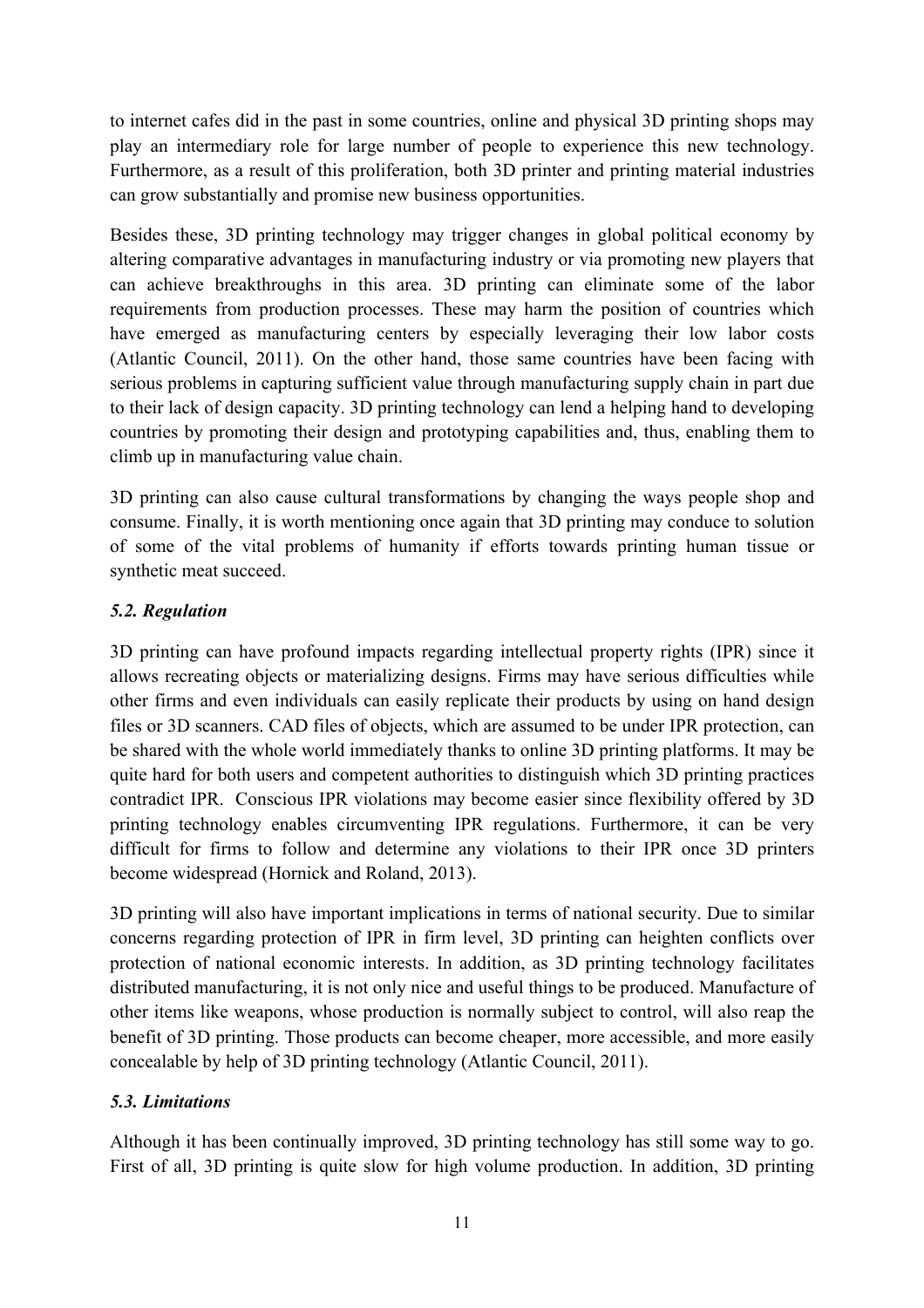materials need to be cheaper while becoming more diversified in the meantime. Advancements regarding strength of 3D printed parts, growth of supporting ecosystem, improvements in design software, and adoption of 3D scanners are other major issues that can affect the fate of 3D printing (McKinsey, 2013).

#### **6. What can be done?**

Since 3D printing is an emerging technology, it could be a good time to move for nations in order to take the best advantage of it. In this section, I propose some policy options which can help countries to accelerate their development journeys by utilizing potential benefits offered by 3D printing technology.

#### • **Promoting manufacturing and design activities:**

- $\checkmark$  In order to reinforce the manufacturing industry, adoption of 3D printing technology can be encouraged. Besides financial supports, technical assistance would be critical for this purpose, especially in developing countries. Governments can directly help creation of initial technical expertise and human capital pool in the country. Then these should be disseminated via educational and promotional activities, pilot applications, and technical guidance services.
- $\checkmark$  Countries can choose to pursue a strategy for becoming a service hub in design and prototyping activities by leveraging advantages offered by 3D printing technology. This could open new windows of opportunity for countries that can facilitate sufficient technical and human capital capacity even if they did not have any particular advantage in manufacturing previously.
- $\checkmark$  Countries that have already significant advantages in manufacturing but are not able to capture sufficient value due to their lack of design capacity can catch up on this by utilizing prospects offered by 3D printing technology.
- $\checkmark$  On the basis of potential changes in comparative advantages related to manufacturing, nations can also try to become a regional production hub. 3D printing may change the decision mechanisms for where to produce by decreasing share of labor in inputs and increasing importance of customization.

### • **Ensuring effective R&D support:**

- $\checkmark$  As it is the case for other emerging technologies, 3D printing industry involves risks that might be too high to incur for private firms, especially those in developing countries. Therefore, governments can have a hand in research activities related to 3D printing technology. Support for research activities should be complemented by initiatives towards implementation and commercialization.
- $\checkmark$  Research and development support should focus on creating 3D printing techniques that are distinct in certain respects or specialized for particular purposes.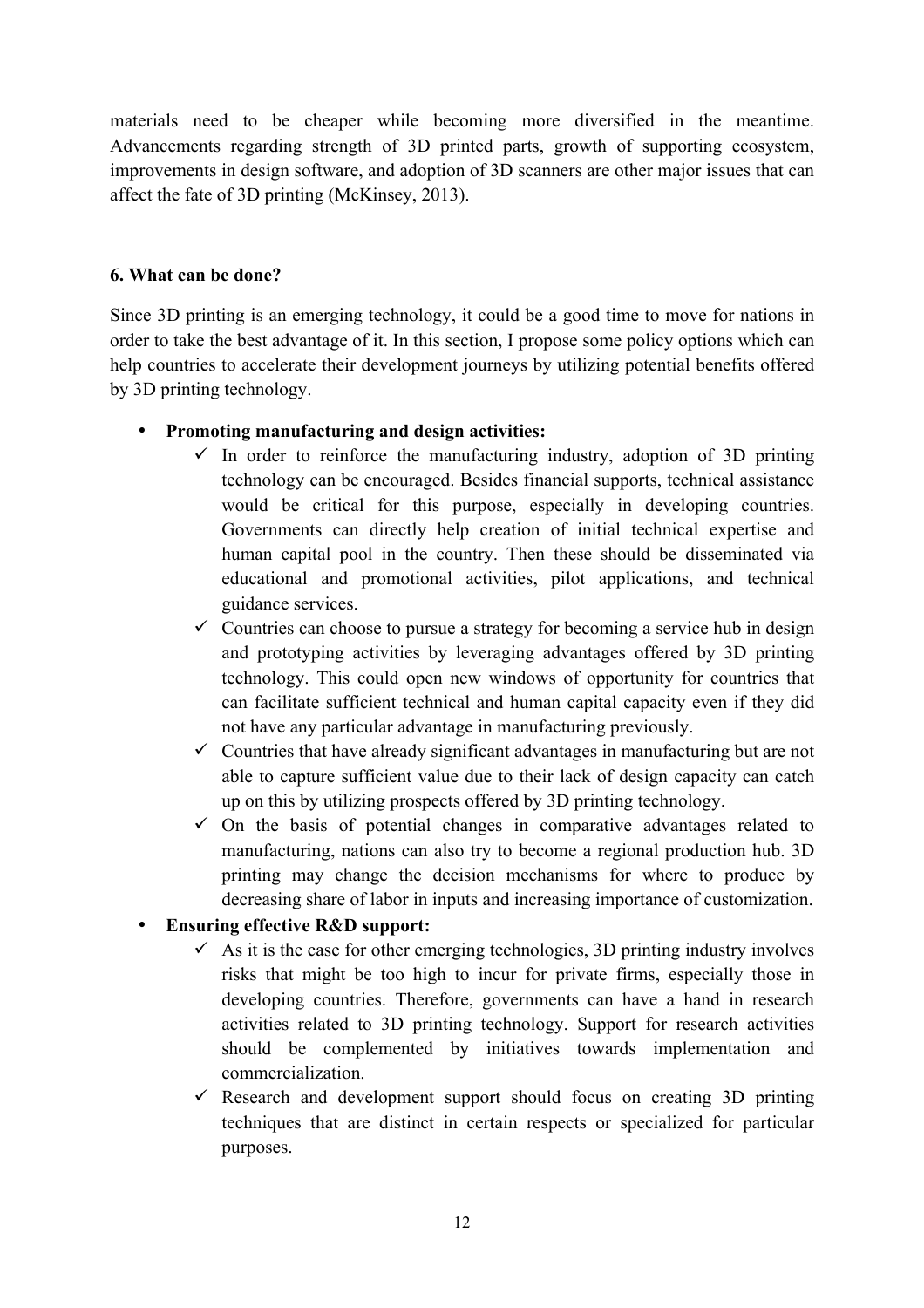$\checkmark$  Research and development activities can also focus on 3D printing materials with the prospect of obtaining superior materials in terms of cost or performance as well as finding novel 3D printing materials.

# • **Creating their own 3D printers:**

 $\checkmark$  As patents related to 3D printing are expiring, there is a great opportunity to tinker on this technology. Existence of an open source culture around 3D printing can also be encouraging for such intentions. Governments can promote creation of local 3D printer brands. In addition to direct economic advantages, this would also help wide scale adoption of 3D printers by lowering domestic costs which are normally high due to importing and scarcity of suppliers.

# • **Enhancing social development:**

- $\checkmark$  While abovementioned efforts for promoting economic activities related to 3D printing technology might result in direct benefits in the near future, repercussions of wide scale adoption of 3D printing will occur more indirectly and in the longer term. As 3D printers are started to be used by many individuals, this would reinforce national competencies related to 3D printing and related areas like design and computer skills as well as creativity and innovation. With this understanding, adaption of 3D printers by public can be supported via educational and promotional activities.
- $\checkmark$  3D printing can be used as an effective tool to improve educational practices, especially those related with STEM. Similar to providing schools with broadband access, computers, tablets, smart boards, etc., governments can distribute 3D printers to schools. These 3D printers will not only enhance educational activities in other areas but also lay a foundation for accumulating knowledge on 3D printing technology. These could be supported by teacher trainings and related curriculum creation.

### • **Carrying out balanced regulation:**

- $\checkmark$  As I mentioned in the previous section, government intervention becomes a necessity as a result of implications arising from 3D printing technology. Since 3D printing has a potential to create profound impacts, it is normal to expect that some of the economic agents would turn out to be losers while some others would rise as winners in the course of events. In this regard, while maintaining legal rights on the one hand, governments should take brave steps in order to reap the full benefits of 3D printing technology. They should pay great attention to ensure that their interventions do not disrupt innovation which is expected to be promoted thanks to 3D printing.
- $\checkmark$  Governments should take effective precautions to prevent illicit usage of 3D printing technology. Thus those illicit usages would not constitute an impediment for employing this technology in wider scale.

### **7. Conclusion**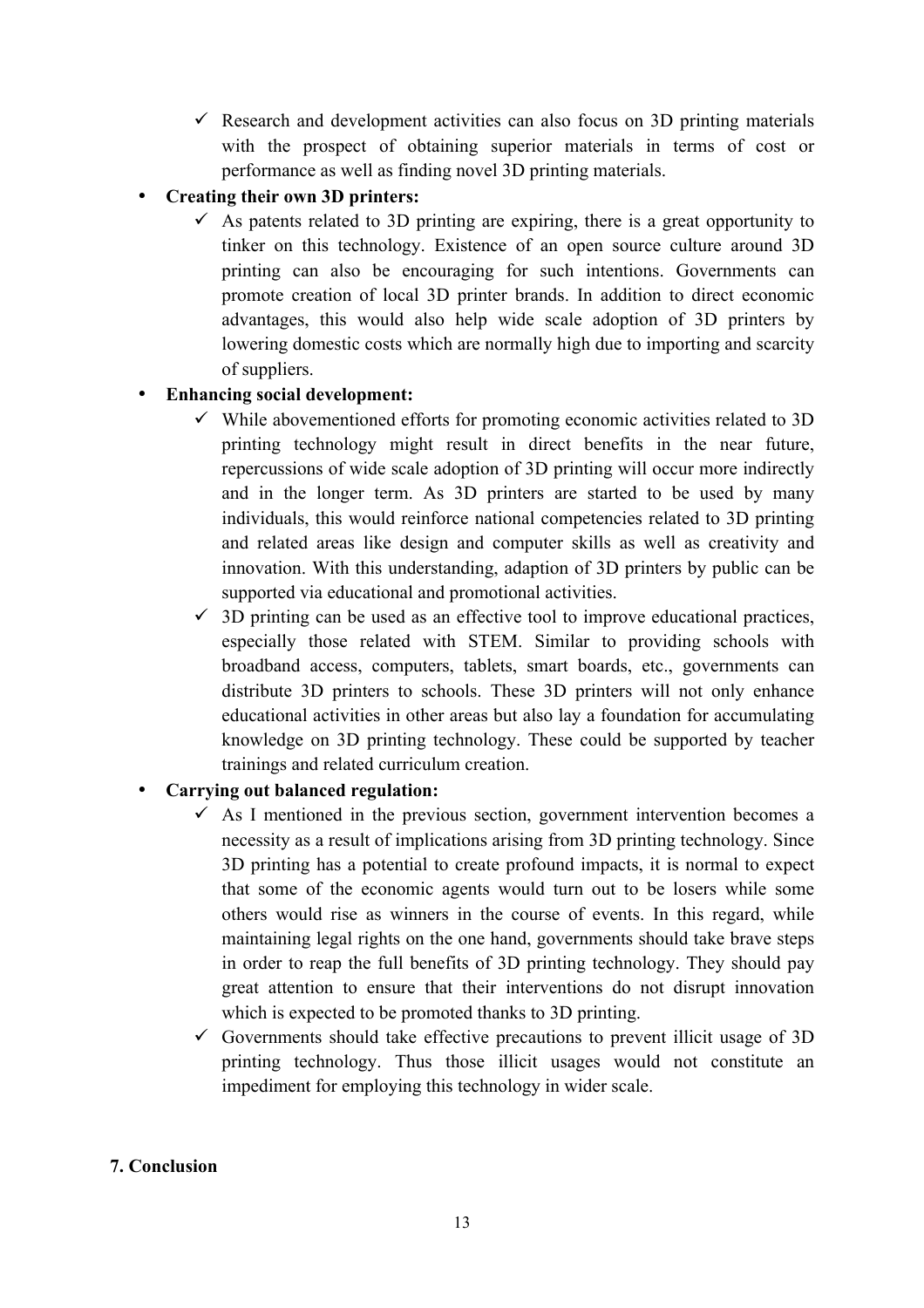3D printing is a promising technology that has a great potential to bring about significant improvements to manufacturing sector, particularly regarding design, customization, and flexibility. 3D printing also provides valuable opportunities for almost all areas by enhancing design and creation of objects in different ways. Furthermore, wide scale adoption of 3D printers by individuals seems to be on the horizon, which would crucially empower people to make things.

In the micro level, while 3D printing promises significant advantages especially in terms of efficiency, flexibility, and responsiveness for firms, on the other hand it also brings along considerable threats for incumbents by lowering the entry barriers and making the protection of IPR more difficult. In the macro level, 3D printing may trigger changes in comparative advantages regarding manufacturing and design activities. A number of developed countries have already started to take remarkable actions in order to take the best advantage of 3D printing technology.

By supporting adoption of 3D printing technology, countries can enhance national manufacturing capabilities as well as fortifying their design and prototyping capacities. Leveraging on these, new strategies aiming at achieving superiority in design or manufacturing could be pursued. These intentions should be reinforced by financial, technical, and operational support mechanisms as well as constructive regulations.

Since 3D printing technology has a very wide application area, opportunities and issues around its usage in different fields should be studied in more detail. In addition, because each country has different endowments and advantages that can affect the best utilization of 3D printing technology, appropriate strategy, policy, and actions should be analyzed case by case.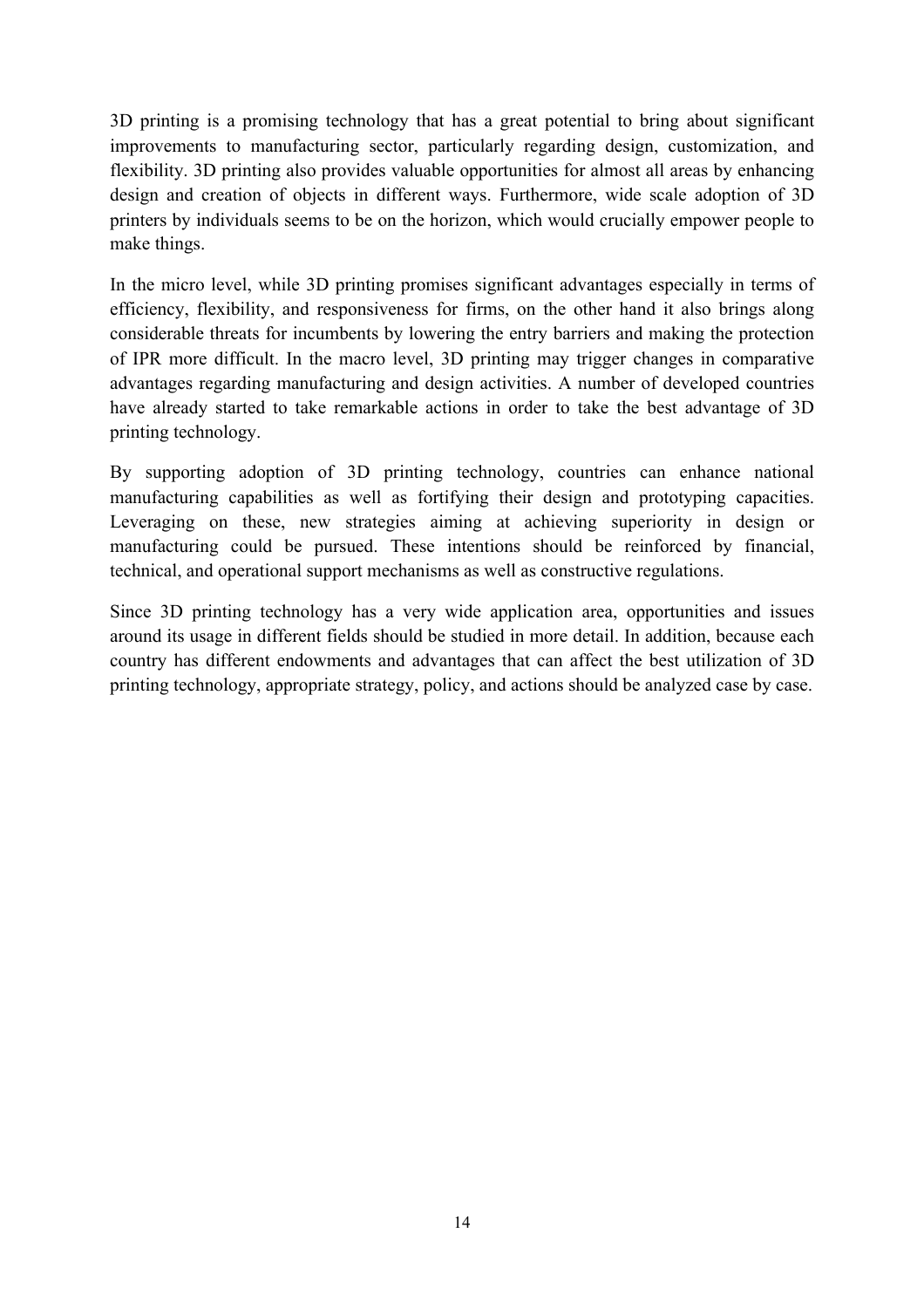#### **References**

3D Printing (2014). *What is 3D printing?.* Retrieved from http://3dprinting.com/what-is-3dprinting/

3D Printing Industry (2012). *UK Government Investing in 3D Printing*. Retrieved from http://3dprintingindustry.com/2012/10/24/uk-government-investing-in-3d-printing/

3ders (2013). *Chinese government announces \$6.5M for 3D printing research.* Retrieved from http://www.3ders.org/articles/20130426-chinese-government-announces-funding-3dprinting-research.html

3ders (2014). *Japanese government to fund 3D printing in education*. Retrieved from http://www.3ders.org/articles/20140203-japanese-government-to-fund-3d-printing-ineducation.html

Atlantic Council (2011). *Could 3D Printing Change the World?.* Washington, DC: Campbell, T.A, Christopher, W., Ivanova, O., and Garrett, B.

BBC (2014). *George Osborne's cash boost for 3D printing at Ansty Park*. Retrieved from http://www.bbc.com/news/uk-england-coventry-warwickshire-25756358

Bradshaw, S., Bowyer, A., and Haufe, P. (2010). The Intellectual Property implications of low-cost 3D printing. *ScriptEd*, 7 (1), 5-31.

EU (2014). *Advances in bio-artificial and 3D-printed organs*. Retrieved from https://ec.europa.eu/digital-agenda/futurium/en/content/advances-bio-artificial-and-3dprinted-organs

Forbes (2013). *Our Future with 3D Printers: 7 Disrupted Industries.* Retrieved from http://www.forbes.com/sites/ehrlichfu/2013/10/29/our-future-with-3-d-printers-7-disruptedindustries/

Gartner (2013). *Gartner Forecast: 3D printers, Worldwide, 2013*. Stamford, CT: Basiliere, P., Shah, Z., and Li, Y.

Giannatsis, J., and Dedoussis, V. (2009). Additive fabrication technologies applied to medicine and health care: a review. *The International Journal of Advanced Manufacturing Technology*, 40:116–127.

Global Times (2013). *Manufacturing group to build 3D printing innovation centers*. Retrieed from http://www.globaltimes.cn/content/781316.shtml#.Uymxxqh5N-O

Grand View Research (2013). *3D Printing Industry Trends and Market Segment Forecasts to 2020*. Retrieved from http://www.grandviewresearch.com/industry-analysis/3d-printingindustry-analysis

Hopkinson, N., Hague, R.J.M., and Dickens, P.M. (Eds.). (2005). *Rapid Manufacturing: An Industrial Revolution for the Digital Age.* West Sussex, England: John Wiley & Sons Ltd.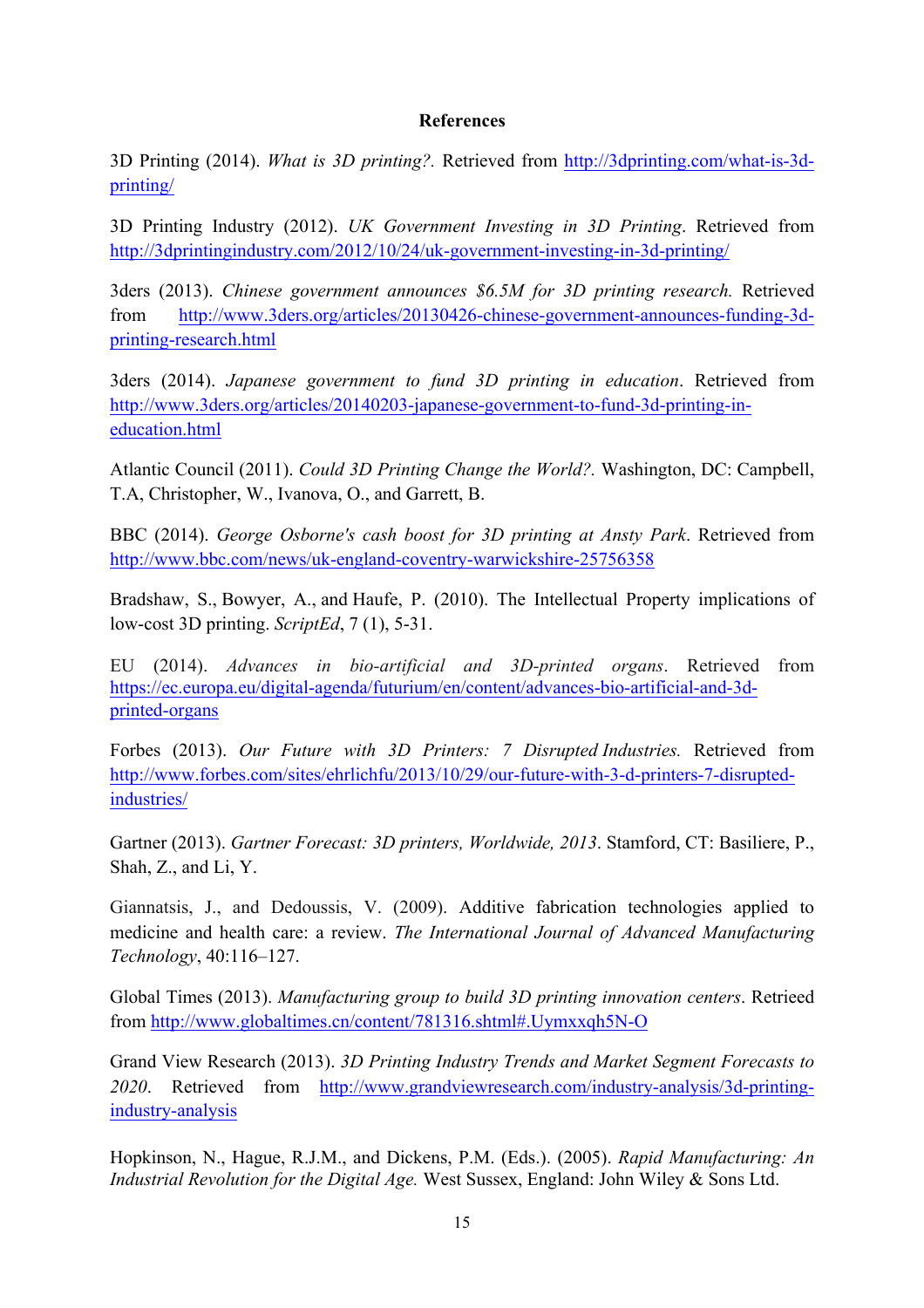Hornick, J., and Roland, D. (2013). 3D Printing and Intellectual Property: Initial Thoughts. *The Licensing Journal,* August 2013, 12-16.

Japan (2013). *Japan Revitalization Strategy*. Retrieved from http://www.kantei.go.jp/jp/singi/keizaisaisei/pdf/en\_saikou\_jpn\_hon.pdf

Karp, J.W. (2014). 3d Printing Redesigns Housewares Design. *Home&Textiles Today,* 2014 (1), 30-36.

L'Atelier (2014). *3D printing the future of the meat industry?.* Retrieved from http://www.atelier.net/en/trends/articles/3d-printing-future-meat-industry\_427229

Markets and Markets (2013). *3D Printing Market by Technology, Materials, Application & Geography (2013 – 2020).* Retrieved from http://www.marketsandmarkets.com/Market-Reports/3d-printing-market-1276.html

McKinsey (2013). *Disruptive technologies: Advances that will transform life, business, and the global economy.* New York, NY: Manyika, J., Chui, M., Bughin, J., Dobbs, R., Bisson, P., and Marrs, A.

McKinsey (2014). 3D printing takes shape*. McKinsey Quarterly*, January 2014, Cohen, D., Sargeant, M., and Somers, K.

McNulty, C.M., Arnas, N., and Campbell, T.A. (2012). Toward the Printed World: Additive Manufacturing and Implications for National Security. *Defense Horizons*, 73, 1-16.

Murray, S. (2013). Turning Students into Engineers with 3D Printing. *Techdirections*, August 2013, 12-14.

NOST (2013). *Chinese Government Invested 200 million RMB in Setting up 3D Printing Research Institute.* Retrieved from http://news.nost.org.cn/2013/08/chinese-governmentinvested-200-million-rmb-in-setting-up-3d-printing-research-institute/

NSF (2013). *3-D printing and custom manufacturing: from concept to classroom*. Retrieved from http://www.nsf.gov/discoveries/disc\_summ.jsp?cntn\_id=129774

RepRap (2014). *RepRap Project*. Retrieved from www.reprap.org

Shellabear, M., and Nyrhilä, O. (2004). DMLS – Development History and State of the Art. LANE 2004 conference, Erlangen, Germany.

Solid Concepts (2014). *Custom Armament Development*. Retrieved from http://www.solidconcepts.com/industries/firearm-component-manufacturing/

TCT Magazine (2013). *China flexes muscles in 3D printing race to the top*. Retrieved from http://www.tctmagazine.com/additive-manufacturing/china-flexes-muscles-in-3dp-race/